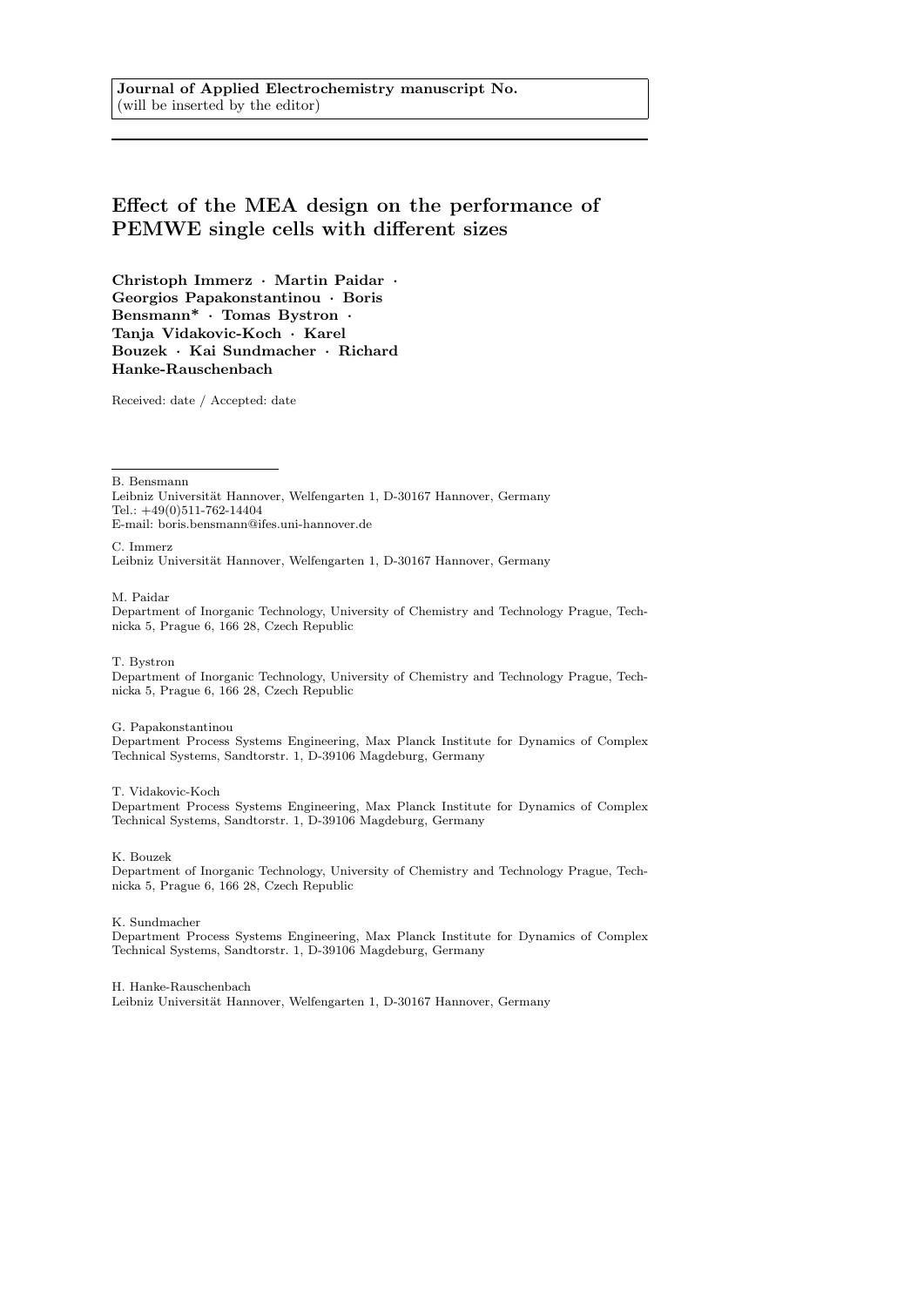Abstract In the field of polymer electrolyte membrane water electrolysis (PEM-WE), a significant amount of excellent scientific results has been generated during the past decades. However, the comparability and reproducibility of these results between different cell types and different laboratories is not always straightforward. In this contribution, an exemplary ring experiment on the single-cell level compares the performances of three cell types: the differential cell  $(4 \text{ cm}^2)$  and two integral cells: an elongated cell  $(50.4 \text{ cm} \times 0.45 \text{ cm})$  and a circular cell  $(63.5 \text{ cm})$ . Therefore bi- and trilateral experiments were carried out with differently prepared catalystcoated membranes (CCMs) and porous transport layers (PTLs) as well as with an alternative catalyst-coated electrode (CCE) concept in three laboratories. This contribution aims to evaluate the grade of systemic inequality, which still permits a comparison of individual parameters.

The comparison of CCM preparation methods showed no significant influence on the initial electrochemical characteristics. An HCl etching of the anode PTLs in two different cells confirmed to be a useful treatment for the reduction of Ohmic losses in PEMWE cells. Self-made CCEs could not serve as an alternative concept, owing to their inadequate contact between the electrode and the membrane, which was observed in three laboratories as well. The general compatibility between the different cells was proven by the observation of a phenomenon in one laboratory that could be reproduced in one or two other laboratories. In this context, the size and geometry of the single cells did not influence the performance, indicating that up to the present measuring range and with sufficient water feed rates, the different single cells were functioning comparably.

Keywords PEM electrolysis · Ring experiment · Cell size variation · Validation of cell comparison

#### 1 Introduction

The polymer electrolyte membrane water electrolysis (PEMWE) is widely discussed in science and industry as one of key elements to couple the energy vectors of future energy systems [1]. Scientific efforts throughout the last decades driven by a strong need towards the understanding of microscopic, macroscopic, and systemlevel phenomena resulted in a large number of published data. However, because of the wide variety of studies, reproducibility and comparability between two or more systems is crucial. Inevitable uncertainties can complicate a thorough assessment of experimental results in general. Experimental tests have been reported on material analysis (e.g.,  $[2, 3]$ ), operating conditions (e.g.,  $[4, 5]$ ), cell design (e.g.,  $[6, 7]$ , or the analysis of systematic phenomena  $(e.g., [8, 9])$ , which are sometimes difficult to generalize without knowledge of the existing system constraints. Additionally, a well-known key issue for PEMWE is the scalability of these results from the microscopic to the system level (e.g., [10]). The deduction from microscopic phenomena with differential cells via spatially distributed cells of different geometries to the stack or the system level are of particular interest.

The aim of this contribution is to demonstrate that the comparison of experimental results up to a certain level of abstraction is feasible and necessary, even if particular constraints differ from each other. As a first approach, similar substantial cell components, catalyst-coated membranes (CCMs), porous transport layers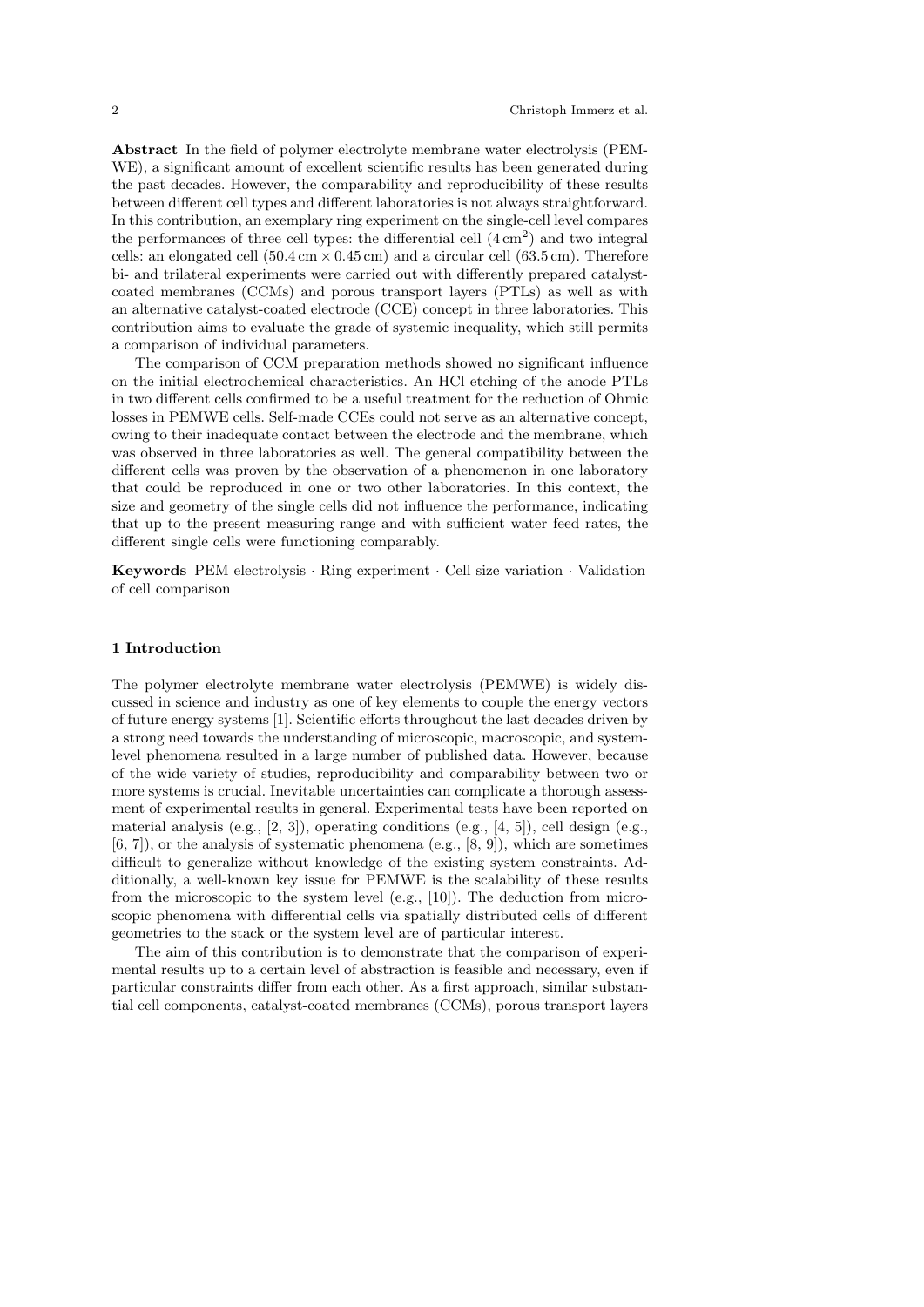

Fig. 1 Photos of the flow fields and cells used in the ring experiment with schematic sketches (scaled sizes) of the CCMs: black: active area, green: membrane (a) Cell  $Cl(4 \text{ cm}^2)$ , (b) cell  $C\ell$  $(63.5 \text{ cm}^2)$ , (c) cell C3 (50.4 cm  $\times$  0.45 cm)

(PTLs), as well as catalyst-coated electrodes (CCEs) as an alternative to the CCM/PTL combination were characterized in different laboratories with cells of highly dissimilar geometries: a quadratic differential cell  $(4 \text{ cm}^2)$  and two "integral" cells, a circular cell  $(63.5 \text{ cm}^2)$  and an elongated cell  $(50.4 \text{ cm} \times 0.45 \text{ cm} = 22.7 \text{ cm}^2)$ as shown in Fig. 1. Within this framework, the effects detected in one of the partner's laboratories are checked for generality with the results from the other two laboratories. In both cases (accordance or divergence), the underlying reasons are observed and categorized as a general issue, or as a peculiarity of a special cell or measurement. Additionally, this ring experiment gives a first assessment as to what extent an obvious difference in the experimental setup impacts the measurement results and their comparability. Owing to the highly dissimilar geometries of the cells, ring experiments as such might be able to reveal challenging issues on a laboratory scale before stack assembly.

# 2 Experimental

2.1 Introduction of lab measurement equipment

In the following section, the different cell designs, test stations, and preparation methods are presented.

# 2.1.1 Lab and cell C1

An in-house-made single cell of square active area  $2 \times 2 \text{ cm}^2$  accommodated the parallel column distribution channels on both the anode and cathode sides serving for water distribution and gas removal, respectively. Titanium (Ti)-based end plates were gold plated. Eight bolts were localized around the end plates to ensure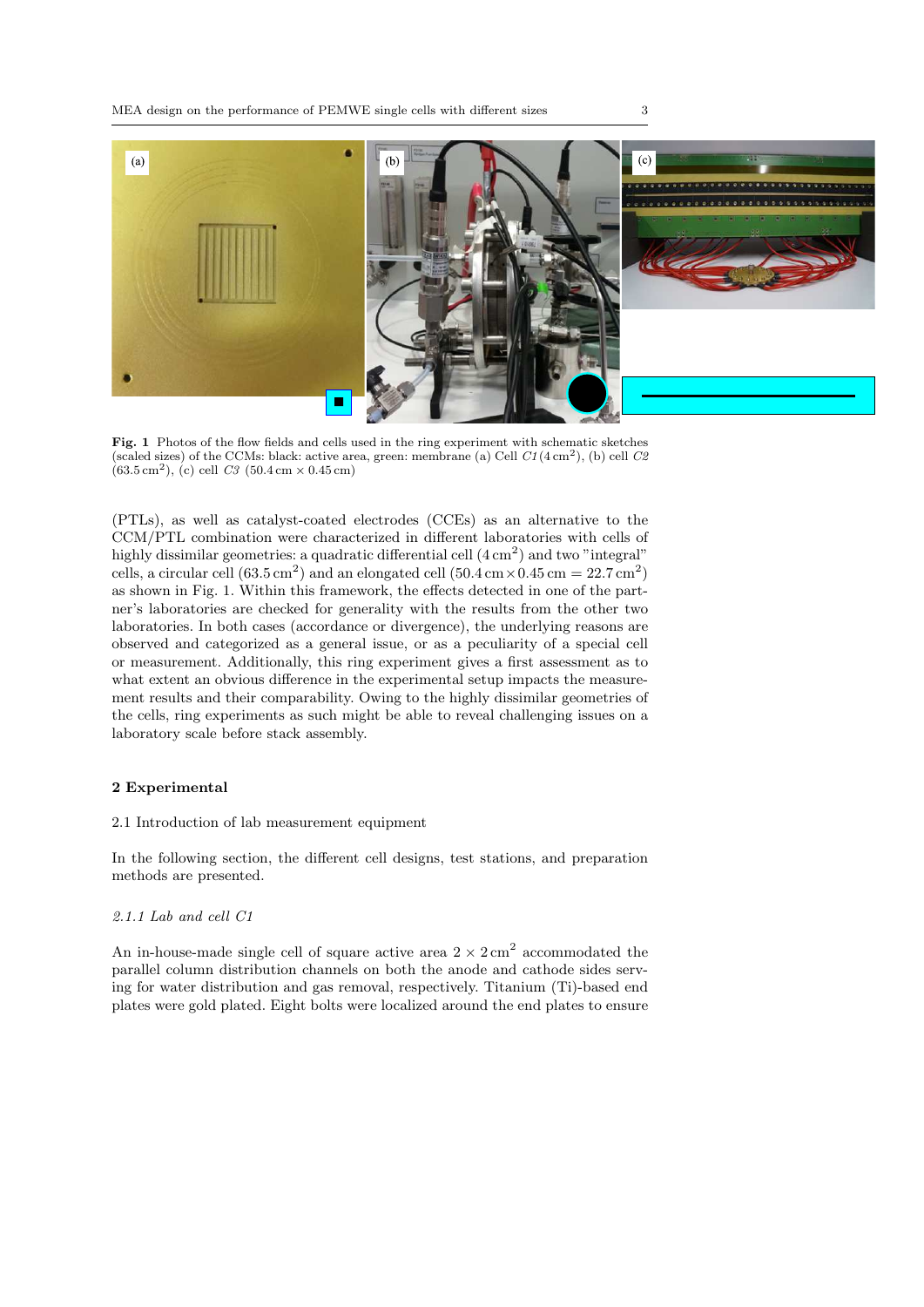the desired compression force. The standard momentum torque 7 Nm was applied to each bolt. Ti felt provided by Bekaert based on sintered fibers was used as the anode side PTL. Graphite-based nonwoven gas diffusion media GDL 34 BC provided by SGL was used on the cathode side. The anode side PTLs will be discussed in more detail in Sec. 2.2. Three layers of expanded PTFE gasket of 0.5 mm thick (Gore) were used (two layers for anode and one layer for cathode). In CCM experiments, the active area of the membrane electrode assemblies (MEAs) was set by a square window cut in the PTFE gasket. Prior to cell assembly, the CCM was placed in 90 °C hot demineralized water for 2 hours.

The electrochemical experiments were performed with the in-house-made test station, with which the temperatures of the cell end plates and the water inlet were controlled by PID controllers. The rate of water flowing through the cell was set to 25 ml min<sup>-1</sup>. The gravimetric gas/liquid separator with 250 ml containers was used on the hydrogen and oxygen streams. PC-controlled stabilized power source Statron 18V/10A was used to perform electrochemical experiments. For electrochemical impedance spectroscopy (EIS) measurements, the Solartron electrochemical interface 1287 and frequency response analyzer 1260 were used, with the power source disconnected from the cell.

# 2.1.2 Lab and cell C2

A Ti-based commercial single cell (Sylatech), of circular geometry (9.1 cm diameter,  $63.5 \text{ cm}^2$  active area) was used for the electrochemical testing and tightened by 35 Nm torque on each of the eight bolts. Porous Ti layers in the anode and hydrophobized carbon papers with a microporous layer in the cathode served as PTLs (34 BC, SGL). A Ti grid (Dexter, 900 µm thickness) was used as a spacer in the anode to facilitate the reactants/products distribution. A PTFE gasket (120 µm thickness) in the anode and an O-ring in the cathode were used to prevent leakages. The overall compression of the layers without accounting for the compressible nature of the O-ring, was estimated to be  $\geq 160 \,\mu$ m. The cathode plate accommodates one channel (4 mm width, 2 mm depth) orientated in the downward direction from inlet to outlet, to facilitate the removal of  $H_2O$  permeated through the membrane. The anode flow configuration was counter flow with respect to the cathode.

A commercial test station from  $FuelCon$  (70460, Evaluator C) was used for the electrochemical testing, allowing the control and record of temperatures (inlets, outlets, and anode plate), pressures, H<sub>2</sub>O flow  $(30 \text{ ml min}^{-1} - 150 \text{ ml min}^{-1})$  in the anode and H<sub>2</sub> or N<sub>2</sub> flow  $(150 \text{ m1} \text{ min}^{-1} - 250 \text{ m1} \text{ min}^{-1})$  in the cathode, as well as the cell potential and current through a two-quadrant load (30 mA −100 A range). The anode was pumped with high-purity  $H_2O(95 \text{ ml min}^{-1})$ , serving as both a reactant and a heating/cooling medium.

# 2.1.3 Lab and cell C3

The cell used in Lab3 is a conventional PEMWE cell but elongated in the flow direction with a single flow channel on the anode and cathode. As PTLs, Ti fiber felts from Bekaert were used to sandwich a CCM (respectively CCEs sandwiching a membrane). The main difference with regard to cell design is its elongated shape. The active area extends 50.4 cm in the channel direction but has a width of only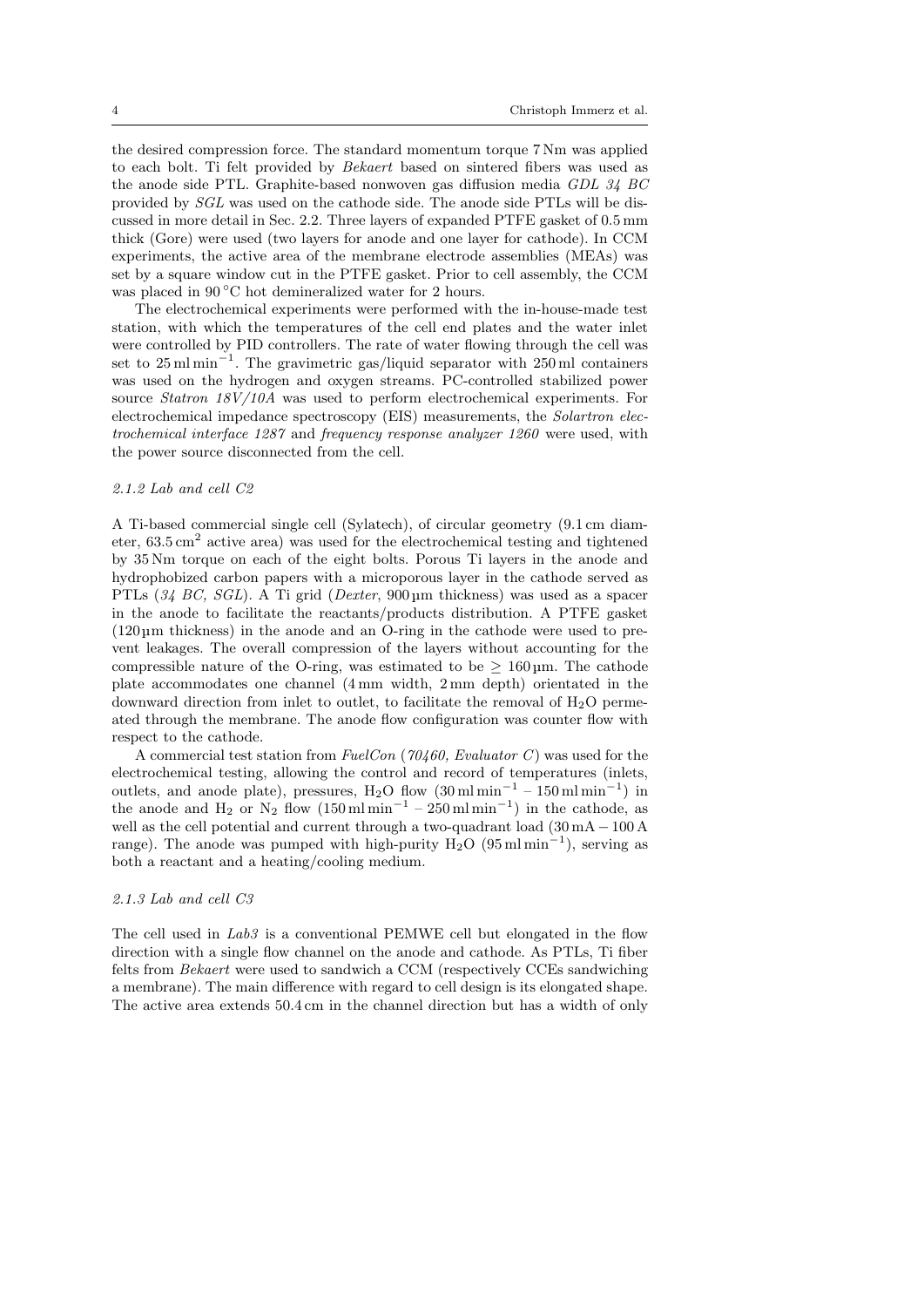0.45 cm  $(A_{\text{geo}} = 22.7 \text{ cm}^2)$ . The PTLs (respectively CCEs) were cut to the required size and framed into  $Teflon^{\circledR}$  flat gaskets. To guarantee the correct size of the active area, strips of catalyst inks were spray coated on a membrane  $(8 \text{ cm} \times 57 \text{ cm})$  that are slightly wider and longer  $(1 \text{ cm} \times 52 \text{ cm})$  than the active area. The wider catalyst areas were then covered by the gaskets and deactivated. This treatment was not required for the CCE concept. On the anode, a milled titanium plate with a channel 0.15 cm wide and 0.20 cm deep was displayed at the end plate on the anode. The cathode channel (0.15 cm, 0.05 cm) is milled in a poly carbonate, framed by the current and temperature measurement plates on either side. All cell components are sandwiched together and both half cells are connected with 34 screws each with a torque of  $0.5$  Nm along the cell to realize a homogeneous contact pressure.

The test station  $E_4$ 0 from *Greenlight Innovations* was used, which enabled the adjustment of demineralized anode inlet water flux of 45 ml min<sup>−</sup><sup>1</sup> and controlled the inlet temperatures. The cathode was purged with nitrogen prior to each experiment. The integrated power source, Sorensen DLM 5-75, can be used in both a potentiostatic or galvanostatic mode with a current range of  $0.2 \text{ A} \leq I_{\text{set}} \leq 75 \text{ A}$ and a voltage range up to  $U_{\text{set}} = 5$  V. Furthermore an EIS measurement was performed with a Solartron Analytical ModuLab XM that was limited to a maximum current of  $I_{\text{set,max}} = 2 \text{ A}$ . The temperature inside the cell can be measured at the interface of the flow field and the PTL (respectively CCE) on the cathode side with 252 measurement resistors and controlled to a defined level. Owing to the unique geometry of the cell (manufactured by  $S++ Simulation Service$ ), the temperature was controlled with 16 Peltier elements at the cathode and 16 heating elements on the anode. This guaranteed an isothermal temperature distribution in the cell. Additionally, the current density was measured along the channel by a printed circuit board system with 252 fine shunt resistors  $(R_{\text{shunt}} = 0.1076 \Omega)$ .

Table 1 Overview of measurements carried out for the ring experiment. Matrix shows variation on preparation methods of two laboratories:  $P1$ ,  $P2$ ; cell geometries:  $C1 - C3$ ; electrodes:  $PTL1 - PTL4 + CCE$ 

|      | porosity, $\epsilon$ | Anode PTL/CCE<br>fiber diameter, $\delta$ | treatment   | C1<br>$4 \,\mathrm{cm}^2$ | C2<br>$63.5\,\mathrm{cm^2}$ | C <sub>3</sub><br>$22.7 \,\mathrm{cm}^2$ |
|------|----------------------|-------------------------------------------|-------------|---------------------------|-----------------------------|------------------------------------------|
| PTL1 | $50\%$               | $20 \,\mathrm{\upmu m}$                   | untreated   | P1/P2                     |                             | P1                                       |
| PTL2 | $50\%$               | $20 \,\mathrm{\upmu m}$                   | HCL-treated | P1                        |                             |                                          |
| PTL3 | $80\%$               | $25-40 \,\mathrm{\upmu m}$                | HCL-treated | P <sub>1</sub>            |                             | P1                                       |
| PTL4 | $80\%$               | $25-40 \,\mathrm{\upmu m}$                | untreated   |                           | P <sub>2</sub>              |                                          |
| CCE  | $50\%$               | $20 \,\mathrm{\upmu m}$                   | HCL-treated | P1                        | P1                          | P1                                       |
|      |                      |                                           |             |                           |                             |                                          |

#### 2.2 Preparation of CCMs, CCEs and PTLs

The investigated CCMs were prepared in two of the three laboratories to observe effects of slightly different preparation methods. The methods are called  $P1$  and  $P2$ and will be described in section 2.2.1 following. Catalyst coated electrodes were manufactured in  $Lab1$  for use in experiments aiming to compare the influences of different MEA setups. Additionally, four anode PTLs of different structural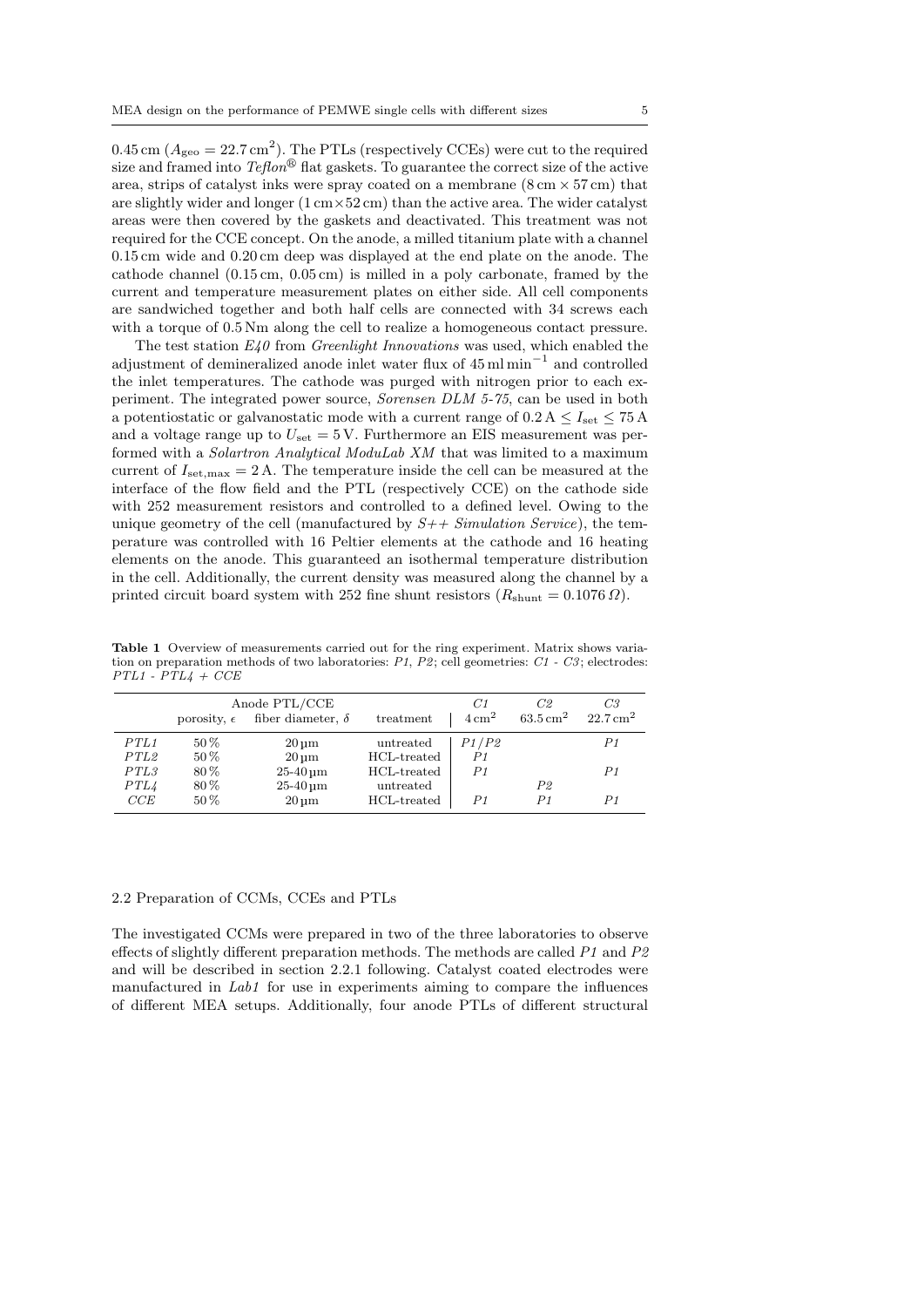properties or treatments were observed. The investigated materials, pretreatments, and preparation methods are presented in the following.

### 2.2.1 Lab1: CCM, CCE preparation P1 and PTL treatment

An airbrush technique was used for the catalyst layer depositions. To enhance the reproducible performance, a CNC airbrush machine controlled by a PC was used. Pt supported on carbon black  $HiSPEC \, 4000$  (Alfa Aesar), 5 wt % Nafion<sup>®</sup> emulsion in isopropanol (Nafion Store), isopropanol, and water were used for the cathode catalyst-ink preparation. For the anode ink Ir(IV)oxide ( $Premion^{\circledR}$ , Ir 84.5 %, Alfa Aesar), 5 wt % Nafion<sup>®</sup> emulsion in isopropanol (Nafion Store), isopropanol, and water were used. For the anode catalyst layer,  $15 \text{ wt } \%$  of  $Nafion^{\circledR}$ binder while for the cathode catalyst layer 20 wt % of Nafion<sup>®</sup> binder were used. Both inks were spray coated on either membranes for CCMs or PTLs for CCEs.

For the CCE preparation, the anode and cathode catalysts were air brushed with ink directly onto the Ti felt or carbon paper, respectively. For the doublelayered Ti felt, the finer side was chosen for anode catalyst deposition. Each support (Ti felt and GDL 34 BC) was heated up to 120 ◦C before catalyst spraying. Elevated temperature ensures the fast evaporation of solvents and immobilization of catalyst. The presence of water in the ink is crucial to prevent the ignition of deposited catalyst. Multiple layers were deposited until the desired catalyst loading was attained. The catalyst load was controlled by weight increase after spraying each layer.

Catalyst-coated membranes were produced by spraying the catalytic inks directly on the membrane  $Nafion^{\circledR}117$ . Prior to the deposition, the membrane was purified by a common procedure [11] based on the activation in 60 °C of  $3\%$   $\mathrm{H}_2\mathrm{O}_2$ and  $0.5 \text{ mol}^{-1}$  H<sub>2</sub>SO<sub>4</sub>. The activated membrane was placed on a vacuum bench and heated to  $130\text{ °C}$ . The anode catalyst layer of the desired Ir loading was deposited first. Subsequently, the membrane was flipped and the cathode side catalyst layer was deposited. In both cases multiple layers were deposited. The loading of the catalyst was estimated from catalyst ink consumption and the known efficiency of deposition. Finally, the prepared CCMs were cooled down and stored in dry form.

Furthermore, certain anode PTLs were pretreated in Lab1. Ti PTLs were etched in 60 ◦C concentrated HCl for 5 min to remove the passive oxidation layer (Krýsa et al.  $[12]$  and Bystroň et al.  $[13]$ ). Both types of anode PTLs experienced this treatment. The Ti felt of thickness 1 mm, of fiber diameter 20 µm, and of porosity 50 % was from Bekaert whereas the double-layered Ti felt of thickness 1 mm, of fiber diameter 25 and 40 µm, and of porosity 80 % was from Sylatech. An overview of the used anode PTLs is given in table 1.

# 2.2.2 Lab2: CCM preparation P2

The CCMs of Lab2 were prepared by spraying the anode and cathode catalyst inks with air brush directly on a  $Nafion^{\circledR}117$  membrane, with 178 µm thickness (*Quin*tech), which was placed on a heated (120 °C) vacuum table. The membrane was dried at 130 ◦C and weighed in a humidity-controlled atmosphere before and after spraying to control the catalyst loadings. The cathode catalyst was always 60 wt % Pt supported on a high surface area carbon  $(Alfa$  Aesar), while in the anode,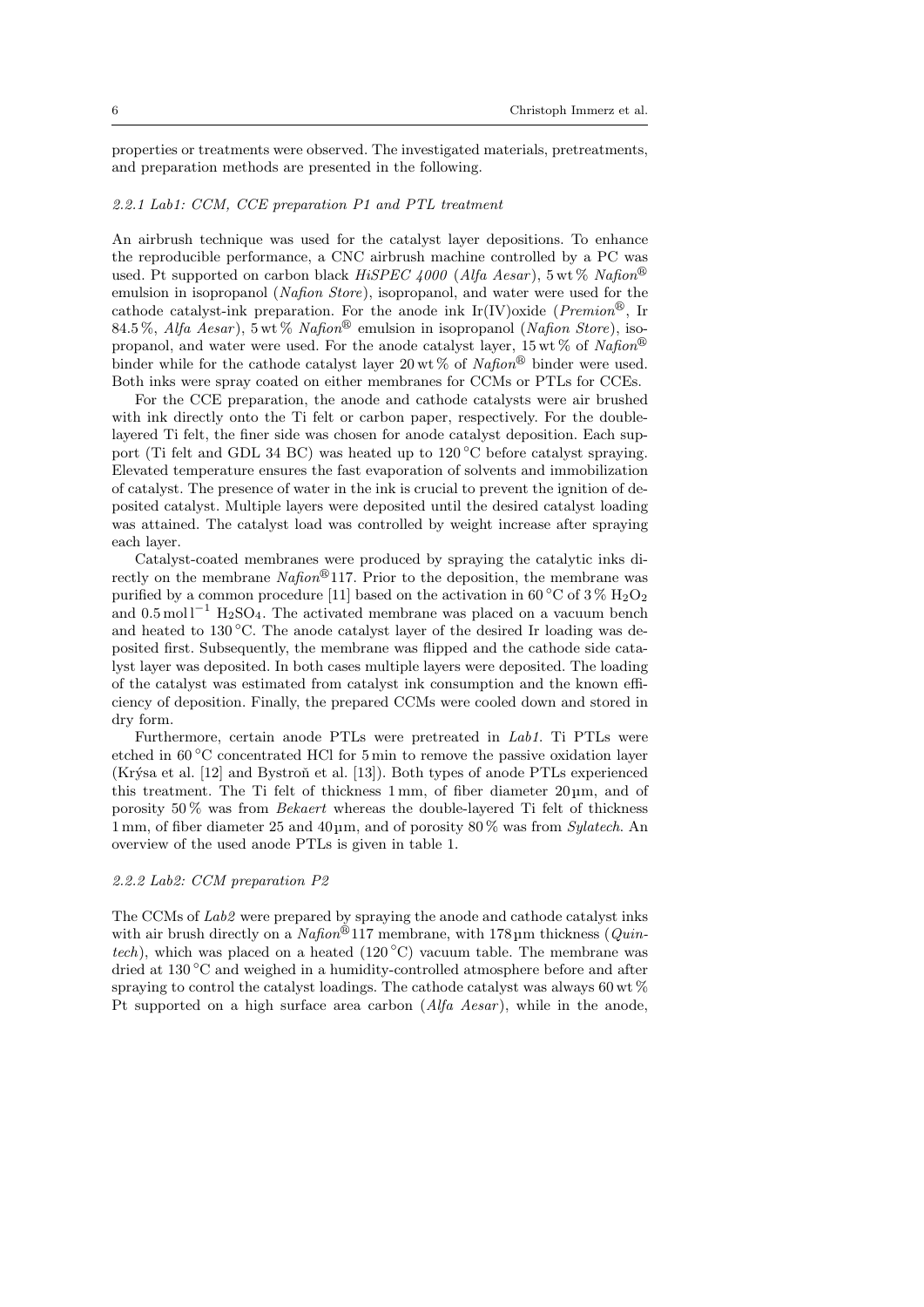Ir(IV)oxide (Premion<sup>®</sup>, Ir 84.5% min, Alfa Aesar) was used. The Pt-C loading was controlled at approximately  $1.00 \pm 0.05$  mg cm<sup>-2</sup>, while in the anodes the Ir loadings ranged between  $(1.00 \pm 0.05)$  mg cm<sup>-2</sup> –  $(1.50 \pm 0.05)$  mg cm<sup>-2</sup>. The catalyst inks were comprised of a mixture of catalyst,  $Nafion^{\circledR}$  ionomer suspension, and deionized water with different compositions, to provide for ionomer loadings of  $15 \text{ wt } \%$  and  $20 \text{ wt } \%$  on dry basis, in the anode and cathode, respectively. The ionomer suspension (5 wt  $\%$  in H<sub>2</sub>O) was prepared in house by rotary evaporation at 80 ◦C under mild vacuum (350 mbar) of the original ionomer suspension  $(5 \text{ wt } %$  in lower aliphatic alcohols, *Quintech*). The catalyst inks were initially dispersed under sonication and stirred overnight at  $30\degree\text{C}$  in a controlled H<sub>2</sub>O vapor saturated environment.

#### 2.3 Electrochemical characterization/test protocols

The characterization of the CCMs and CCEs was performed with the following protocol, which was used by all groups. Polarization curves were recorded in the upward and downward directions with holding times of 10 min minimum for each step. Electrochemical impedance spectroscopy measurements were performed dependent on the cell and test station equipment, for the analysis of high-frequency resistances (HFR). All presented experiments were operated at temperatures of  $T = 60.0 \pm 2.5^{\circ}$ C and ambient pressure.

In the framework of this ring experiment, the elaborated measurements are presented as an overview in table 1. The entries differ in cell size, anode PTL porosity, fiber diameter, and PTL pretreatment as well as the preparation methods.

#### 3 Results and Discussion

A comparison of three PEMWE cells of different geometries was realized in three laboratories. The following bi- and trilateral comparisons regarding the performance differences or similarities, are carried out to demonstrate the crucial aspects of this ring experiment.

#### 3.1 Influences of CCM preparation method

The influence of differently prepared CCMs on the performance of a PEMWE cell was investigated. Therefore, CCMs prepared by methods P1 and P2 were tested in the differential cell  $C1$  (4 cm<sup>2</sup>). Both catalysts were sprayed on Nafton<sup>®</sup>117 membrane and assembled with identical PTLs.

Polarization curves were measured for potentiostatic conditions at a constant temperature of  $T = 60$  °C and a constant water flux of approximately 25 g min<sup>-1</sup> at atmospheric pressure. The CCMs used for this test had a high catalyst loading of approximately 1.5 mg cm<sup>-2</sup> of IrO<sub>2</sub> on the anode and approximately 1.0 mg cm<sup>-2</sup> on the cathode. The cathode Pt-C loading of  $1.0 \,\mathrm{mg\,cm}^{-2}$  was used for all the experiments herein presented, and will not be mentioned in the further discussions.

The polarization data in Fig. 2 show that the performance of CCM prepared by method  $P2$  is slightly improved compared to the performance of P1 CCMs. The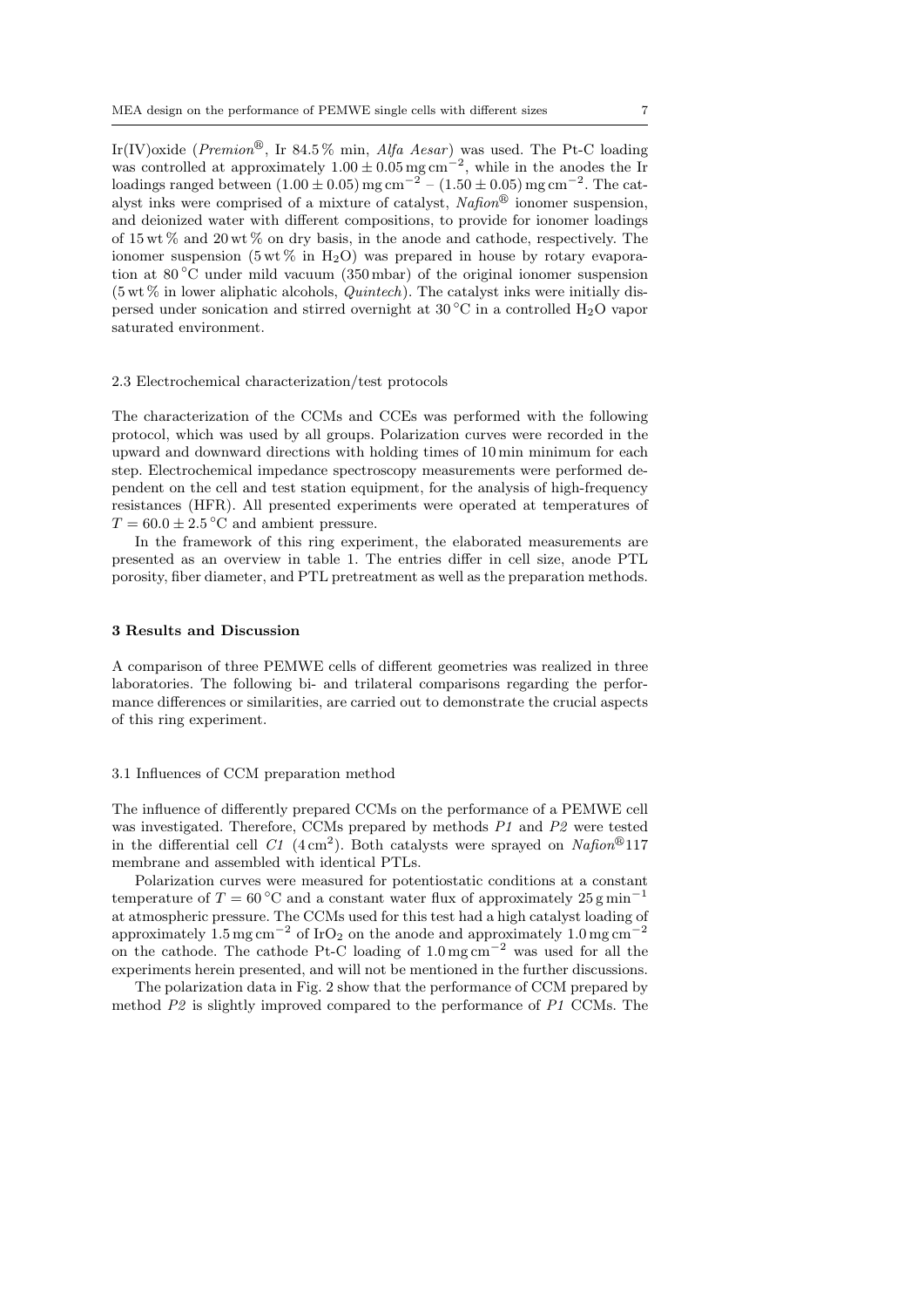

Fig. 2 Electrochemical characterization of CCMs prepared with two preparation methods P1 and P2 with anode IrO<sub>2</sub> loading of approximately  $1.5 \text{ mg cm}^{-2}$  and cathode Pt-C loading of approximately 1.0 mg cm<sup>-2</sup>. Both measured with cell  $CI(4 \text{ cm}^2)$  under atmospheric pressure @ 60 ◦C and an anode water flux of 25 g min−<sup>1</sup> . (a) Polarization curves (b) High-frequency resistances (HFR) for both CCMs

curve  $C1$  -  $PTL1$  -  $P2$  (squares) of the CCM prepared with method  $P2$  reaches higher current densities than the CCM P1 for all set cell voltages. For example, for a current density of  $i = 0.1 \text{ A cm}^{-2}$  the difference between the CCM P2 and P1 is  $\Delta U_{\text{cell}} = -22 \pm 2 \,\text{mV}$ .

For higher current densities  $(i > 0.1 \text{ A cm}^{-2})$ , the difference between both curves remains almost constant  $(\Delta U_{cell} = -20 \pm 2 \,\text{mV}$  for  $i = 1.0 \,\text{A/cm}^2$ ). Additionally, Fig. 2 (b) shows the HFRs at different current densities. Solely for the lowest current density, slight differences in the HFR appear. These measurement data and the parallel slopes of the polarization curves for higher current densities indicate that the Ohmic resistances of both CCMs are similar, whereas the preparation method slightly influences the activation overpotential of the CCMs.

On the one hand, this appears reasonable since the Ohmic resistance depends on the quality of the electric contacting inside the cell, which was not modified among the experiments. On the other hand, the parallel slopes demonstrate that both preparation methods accomplish surprisingly well according to the ionic conductivity of the CCMs.

This analysis shows that the differences in the polarisation curve as well as in the HFR, are small enough to enable the clear identification of other influencing factors, discussed in detail in the following.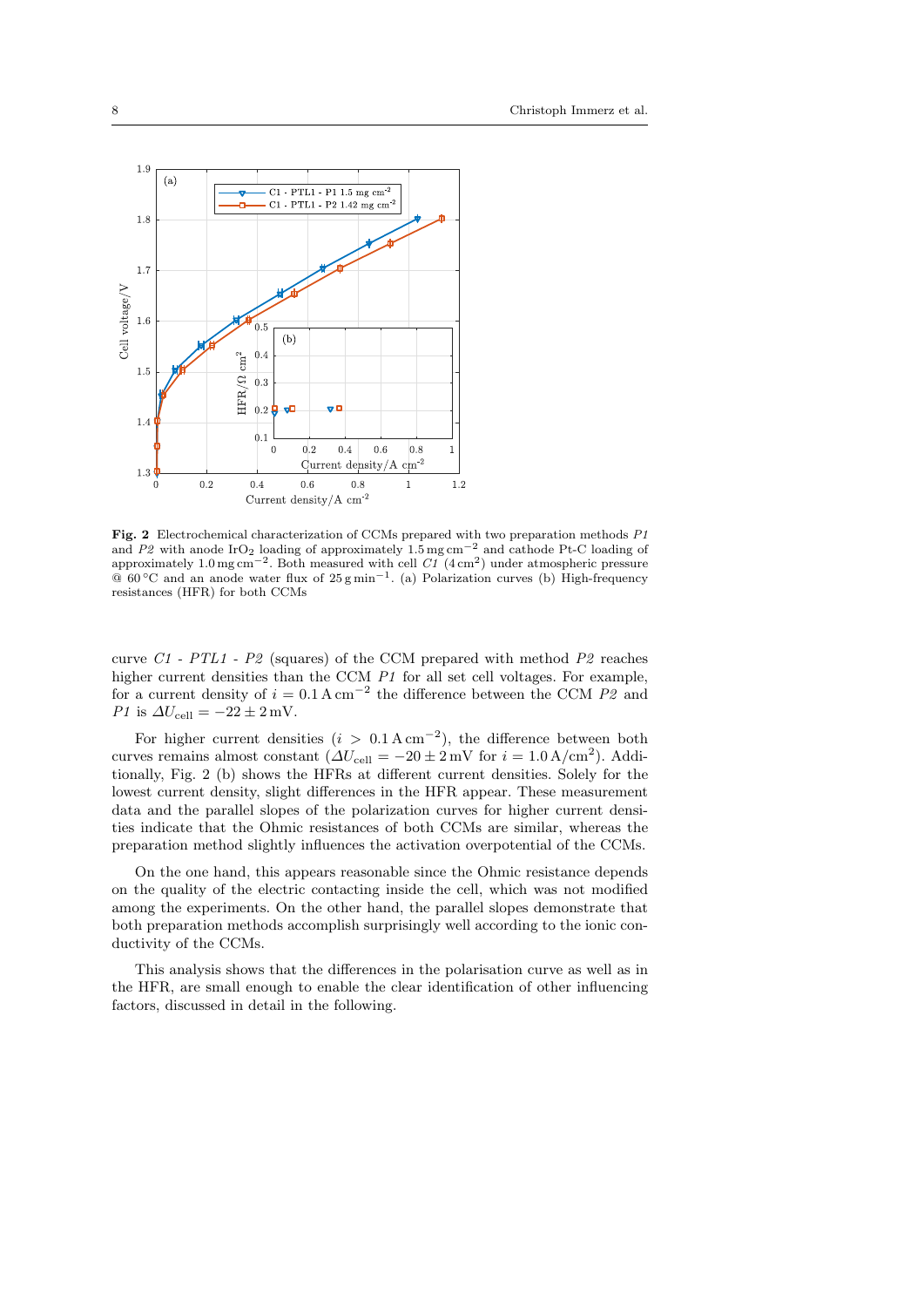

Fig. 3 Influences of PTL structure and treatment on cell performance (a) Polarization curves of CCMs measured with cell C1 (a-1) insert: Cell voltage over logarithmic current density  $(0.01 \text{ A cm}^{-2} \leq i \leq 0.21 \text{ A cm}^{-2})$  for cell C1. (b) HFR for PTL1 - PTL3 in cell C1 (c) Polarization curves of CCMs measured with cell  $C_3$  (22.7 cm<sup>2</sup>) with different PTL treatments and different PTL porosities. (d) HFR for cell C3 with  $PTL1 + PTL3$ ; all measured at 60 °C

## 3.2 Influences of anode PTLs and its treatment

The influence of the PTL's structural parameters and pretreatment procedure was studied in the differential and the elongated cell. Therefore, two types of PTLs were used: one type with a porosity of 50 % and a fiber diameter of 20 µm and the other type with a porosity of 80 % and two different fiber diameters of 20 µm and 45 µm. Due to the coupling of fiber diameter and porosity, two different structures were observed. As PTL pretreatment, the HCl-etching procedure was used. Initially, cell C1 was equipped with the PTLs of different structure and with PTLs that were pretreated by the HCl-etching procedure (see table. 1).

The results of these measurements are shown in Fig.  $3$  (a,a-1) in the form of polarization curves. Fig. 3 (a) shows the polarization curve of the full current and the voltage range observed in these experiments, while the inset of Fig. 3 (a) shows a low current density range  $(0.01 \text{ A cm}^{-2} \le i \le 0.21 \text{ A cm}^{-2})$  in a semi-log plot presentation. The effects of activation overpotential dominate in this range.

The impact of PTL porosity and HCl treatment is observed in both the low as well as high current density range. In general, for the same PTL porosity ( $\epsilon =$ 50 %), the PTL HCl treatment improves the overall electrolyzer performance. If HCl-treated PTLs of different porosities ( $\epsilon = 50\%$ ,  $\epsilon = 80\%$ ) were compared, than only a very slight improvement of the lower porous PTL was detected at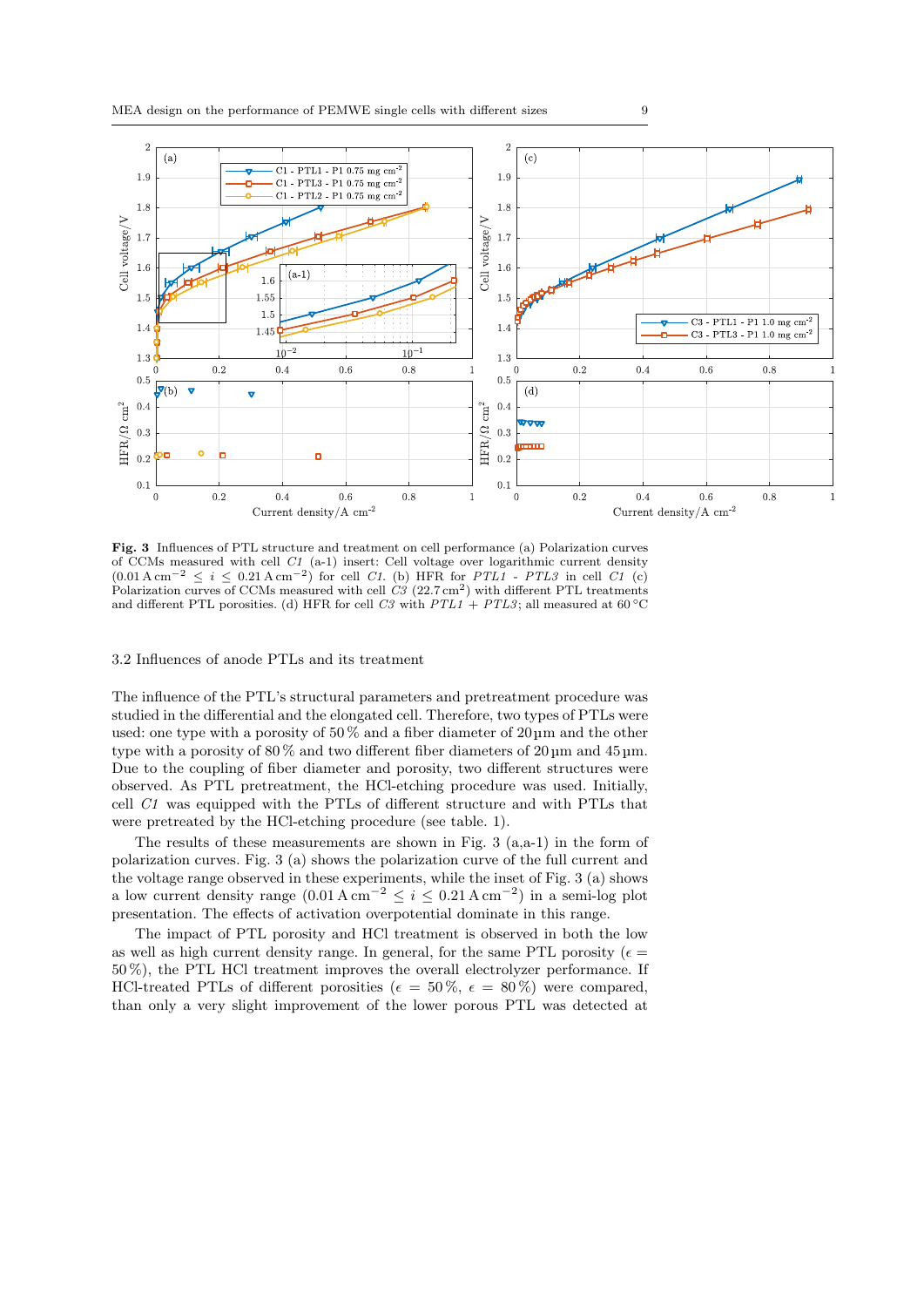low current densities (see Fig. 3 (a-1)). With the untreated  $PTL1$  in comparison to the treated PTL2 of equal porosity, the improvement could be attributed to an improved Ohmic contact. In contrast to the higher porous PTL3, PTL2 can provide this slight improvement due to a more adequate catalyst utilization at low current densities.

However, the resulting voltage difference for varied PTL porosities is minor in regions of low current densities  $(\Delta U \leq 20 \,\text{mV} \text{ at } i \leq 0.2 \,\text{A cm}^{-2}, \text{ see Fig. 3 (a-1)})$ and it is difficult to quantify because of the relatively high measurement uncertainty. For ranges of higher current densities the polarization curves PTL3 and PTL2 even converge and tend to intersect, which indicate that the structural properties, e.g., a higher porosity of the anode side PTL, can slightly influence for instance the mass transport. As literature confirms (Ito et al. measured differences of  $15 \text{ mV} \text{ @} \approx 1.0 \text{ A cm}^{-2}$  with comparable PTL properties [14]), the porosity effect on the performance is minor and can only be discussed for  $\Delta U \leq 20$  mV – 25 mV but cannot serve as an explanation for divergences in the range of  $\Delta U \ge 100 \,\text{mV}$ .

For a current density of  $i = 0.5 \text{ A cm}^{-2}$ , Fig. 3 (a) shows a voltage difference of  $\Delta U \approx 120 \,\text{mV}$  (respectively  $\Delta U \approx 95 \,\text{mV}$ ) between each HCL-treated and the untreated PTL. Voltage differences of this range can only be explained by an improvement of the Ohmic resistance at these current densities, which can be clearly seen in Fig. 3 (b). The high-frequency resistances (HFRs) of PTL2 and PTL3 are reduced by about 50% compared to the PTL1, and stay quite constant for all currents, which is attributed to the etching procedure. It is likely that the HCl treatment improves the contact between the catalyst layer and the PTL surface substantially by preventing it from passivation and by purifying the contact interfaces [13].

In the framework of this contribution, similar experiments were carried out with cell  $C_3$  (22.7 cm<sup>2</sup>). This cell was assembled with the untreated and little porous ( $\epsilon = 50\%$ ) anode *PTL1* and additionally with the high porous and etched PTL3. Fig. 3 (c,d) show that the qualitative results are in good agreement with the results of the  $4 \text{ cm}^2$  cell (Fig. 3 (a,b)). At a current density of  $i = 0.5 \text{ A cm}^{-2}$ the cell voltage of the etched PTL is  $\Delta U \approx 55$  mV lower than the untreated one and increases with higher current densities  $(\Delta U \approx 120 \,\text{mV} \otimes i = 0.9 \,\text{A cm}^{-2})$ . This behaviour is similar to the polarization curves of PTL1 and PTL3 in the small cell, which also diverge with higher current densities (see Fig. 3 (a)). The Ohmic resistances in Fig. 3 (d) are also qualitatively similar. The etched PTL shows a clearly reduced Ohmic resistance which fits to the reduced slope of the polarisation curve. With the results from the smaller cell and literature (e.g., [14]), it is likely that the porosity effect, is not driving this strong divergence of the polarisation curves at higher current densities. The results support the explanation, that the PTL etching can significantly improve the cell performance and allows the comparison of cells equipped with PTLs of different porosities [13].

As a comparison of Fig. 3 (b) and (d) shows, there are quantitative differences in the HFRs of both cells. In case of the untreated PTL1 this is most likely caused by a more intense passivation of the Ti felt in cell C1. Hence, the etching of the PTLs leads to a reduction and an alignment of the HFRs of both cells. The lower HFR for the etched Ti felts of cell  $C1$  compared to cell  $C3$  can be explained by an enhanced electrical contact which the gold-coated flow field of cell C1 provides.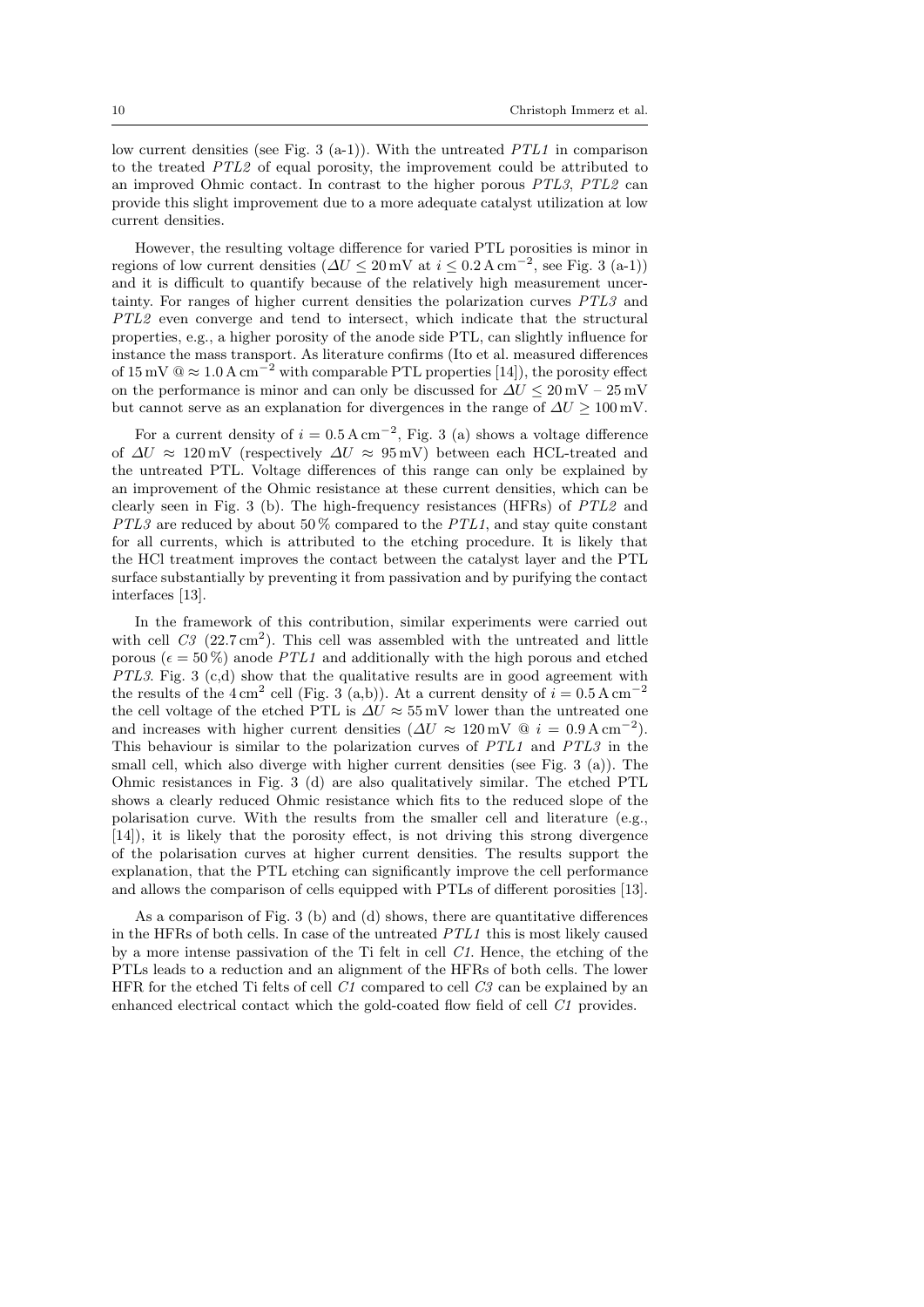

Fig. 4 Polarization curves of the CCEs concept measured with all three cells. Etched anode Ti felts deposited with Ir catalyst. Cathode side: commercial SGL graphite CCEs with Pt-C catalyst; additional: polarization curve of cell C3 with a CCM (dashed line) compared to untreated PTL1

## 3.3 Characterization of CCEs

By using the catalyst-coated electrodes (CCEs), the issue regarding electrical contacting between catalyst layer and the PTL, which is present in the CCM concept, was meant to be reduced. Therefore, CCEs were prepared by spray coating the catalyst directly on the PTL materials (see Sec. 2.2). Fig. 4 illustrates the resulting polarization curves measured with the three cells equipped with CCEs and one CCM in cell C3 for comparison. Cells C1  $(4 \text{ cm}^2, \text{ triangles})$  and C2  $(63.5 \text{ cm}^2, \text{ inches})$ rectangles) reached the best CCE performances. Both cells were assembled with CCEs of the same loading  $(m_{\text{IrO}_2} = 1.0 \text{ mg cm}^{-2})$ , while cell C3 (circles) was prepared with a highly increased anode loading of  $m_{\text{IrO}_2} = 3.5 \,\text{mg cm}^{-2}$ . However, a clearly reduced performance can be determined for the CCE in cell C3 compared to the other CCEs. In comparison to the CCM concept, all cells with CCEs cannot compete with CCMs in terms of performance.

Table 2 shows the HFRs for a CCM and a CCE assembled in cell C3. The Ohmic resistances are approximately doubled in case of the CCE concept, which can be addressed to the high loss in proton conductivity. Additionally, poor ionic contact between the membrane and the catalyst is likely when the catalyst is only pressed on the membrane but not directly sprayed on it. This suggests that the more effective electrical contacting between the catalyst and current collector is counteracted by losses in the ionic resistance.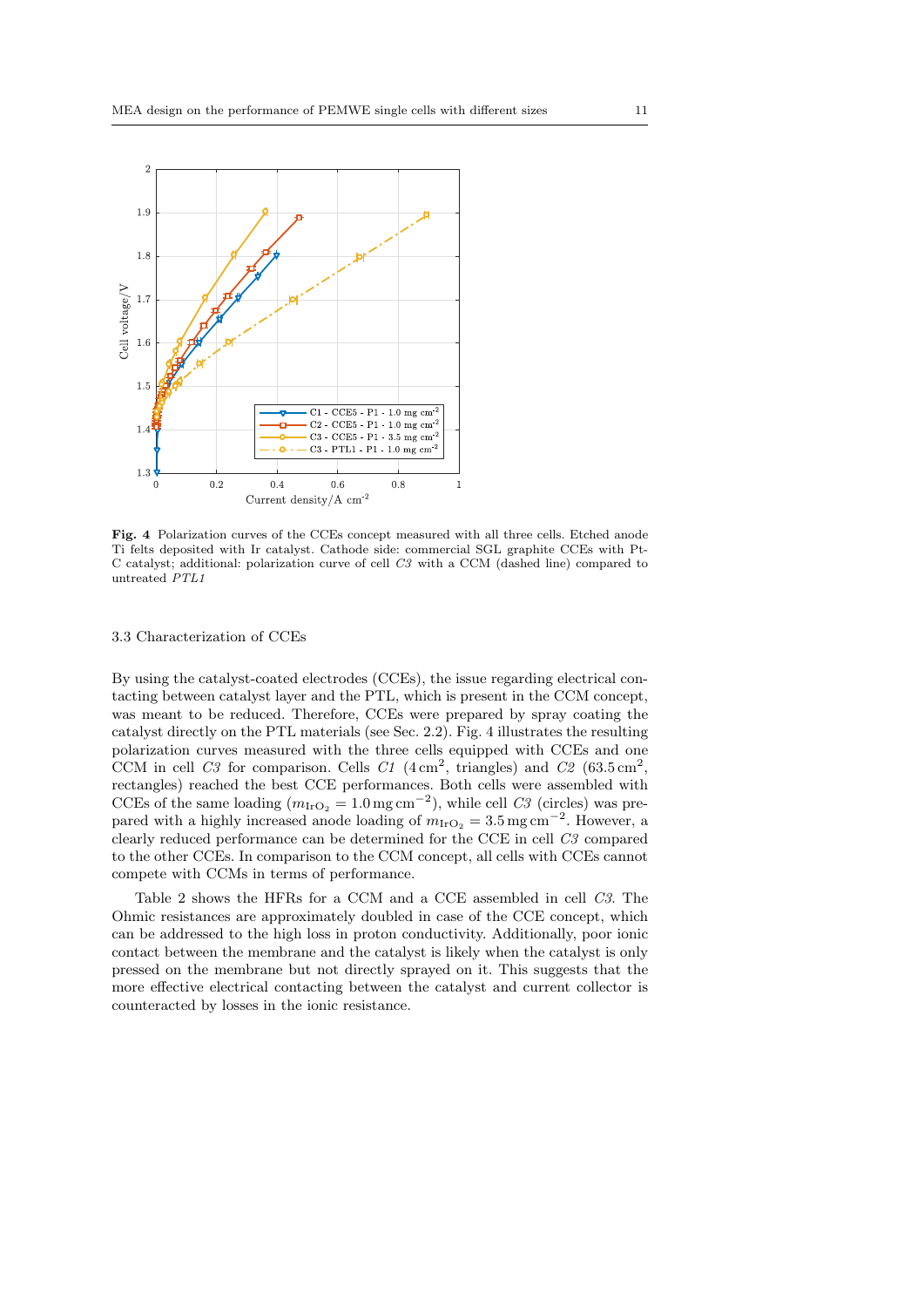

Fig. 5 Visualized contacting uncertainties with the CCE. (a) Current density distribution and (b) normalized current density distribution of the CCE and CCM measured with cell C3  $((50.4 \times 0.45) \text{cm}^2)$ ; Photographs of Nafion<sup>®</sup> membranes after disassembling the CCEs for (c) cell  $C3$  and (d) cell  $C1$  showing catalyst deposition of the CCEs on the membrane especially along the lands

However, an additional problem is demonstrated in Fig. 5 (a), which could also serve as an explanation for the insufficient performance especially of the cell C3. Here, the current density distribution  $(i(z))$  along the cell is shown for a CCM and a CCE under potentiostatic conditions. For a cell voltage of  $U_{\text{cell}} = 1.8 \text{ V}$  the CCE reaches less than half of the CCM's mean current density (compare also with Fig. 4). Furthermore, the current density for the CCE forms a distinctly wavier and noisier profile. The noise of the profiles is represented mathematically by the relative standard deviation  $RSD$ , which is approximately  $5\times$  higher for the CCE than for the CCM ( $RSD_{\text{CCE}} = 19\%$ ,  $RSD_{\text{CCM}} = 4\%$ ). Fig. 5 (b) illustrates this behavior. The normalized current density profile of the CCE shows outliers of up to  $\pm 50\%$ , whereas the CCM shows maximal divergences from the mean value of approximately  $\pm 15\%$ . These effects can be attributed to the poor contacting of the cathode CCE in cell  $C3$ . In the CCM setting of cell  $C3$ , a 1000 um Ti felt was used as the PTL for the cathode as well. Compared to this, the cathode graphite CCE of 300 um thickness is considerably thinner and unable to provide sufficient mechanical strength to contact equally along the cell.

Comparable poor performances of the CCEs as compared to the CCMs were discovered with the other cells as well. The possible explanations include the contacting problem between the membrane and catalyst layer, and catalyst utilization,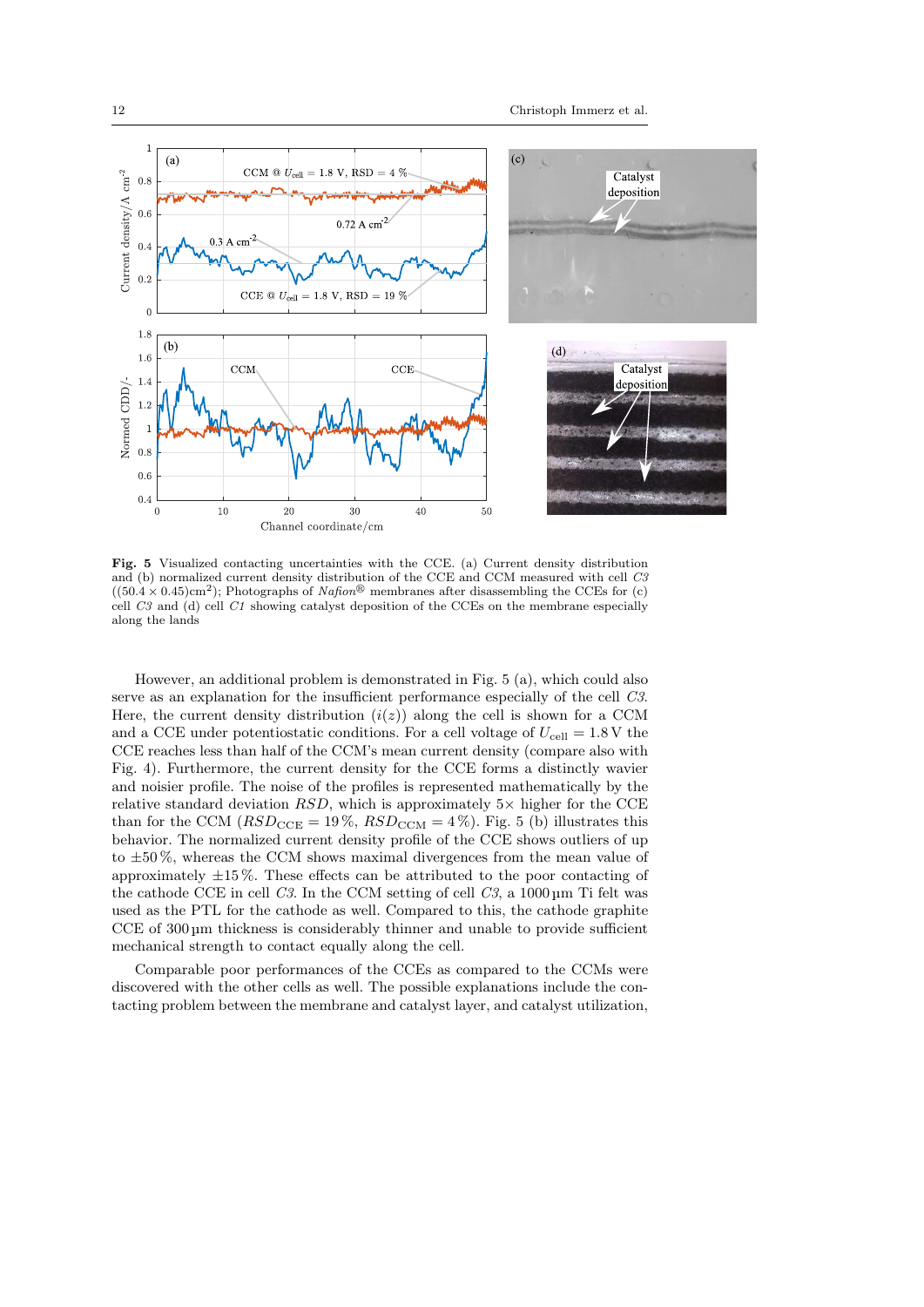which was identified after the disassembling of the cells. The photographs of the dissembled membrane of the  $4 \text{ cm}^2$  (Fig. 5 (c)) and the  $22.7 \text{ cm}^2$  cell (Fig. 5 (d)) indicate that the stable contacting between the membrane and catalyst might have only been reached along the lands but not along the channels. Both figures show that catalysts from the anode and cathode are deposited primarily along the lands. Consequently, this would imply that the contact pressure was sufficient only for approximately half of the active area for cell  $C1$  and  $2/3$  for cell  $C3$ . The area below the channels would not be active. A similar performance gap between CCM and CCE designs has been reported in fuel cell literature [15]. However, optimization of preparation methods and further research promise more comparable performances [16].

**Table 2** High-frequency resistances of the  $22.7 \text{ cm}^2$  cell for CCE and CCM (with untreated,  $\epsilon = 50\%$  PTL) at various current densities

| $i/\mathrm{A\,cm^{-2}}$<br>$R_\Omega/\Omega\,{\rm cm}^2$ | 0.066 | 0.044 0.022 |       |
|----------------------------------------------------------|-------|-------------|-------|
| CCE                                                      | 0.711 | 0.710       | 0.708 |
| <b>CCM</b>                                               | 0.339 | 0.341       | 0.342 |

#### 3.4 Comparison of all labs

In addition to bilateral tests, triplet comparison of three CCMs is performed in Fig. 6. Herein, the catalyst loading of cells C2 and C3 are similar, while the CCM used in cell C1 had a slightly lower anode Ir loading. The manufacturing processes of the CCMs are identical for cells C1 and C3 : they are both prepared with method  $PI$ , while the CCM for cell  $C2$  was manufactured with  $P2$ . As the examination of the different preparation methods showed a sufficient agreement with regard to the polarization curves (see Fig. 2), these influences are considered negligible. Furthermore, different PTLs were used. PTL1 was used in cells C1 and  $C3$ , whereas  $PTL4$  was used for cell  $C2$ . All PTLs remained untreated, but the latter was of a different porosity and fiber diameter ( $\epsilon = 80\%$ ,  $25 \,\mathrm{\upmu m} - 40 \,\mathrm{\upmu m}$ ). The results from Fig. 3 (a) and literature indicate that these structural differences have only a minor influence on the performance of the cell (measured data:  $\Delta U$  <  $25 \text{ mV}$ , literature:  $\Delta U \leq 15 \text{ mV}$  [18]), compared to the herein also investigated etching of the PTLs ( $\Delta U \approx 100 \,\text{mV} \quad \textcircled{a} i = 0.5 \,\text{A cm}^{-2}$ ). Especially for the higher current densities  $(i > 0.5 \text{ A cm}^{-2})$ , the performance was essentially equal. A good comparison requires no temperature changes from all cells and no mass transport limitations. With regard to this ring experiment, this was realized by sufficient water fluxes on the anode  $(m_{\text{H}_2O}^A \ge 1.5 \,\text{ml} \,\text{min}^{-1} \,\text{cm}^{-2}).$ 

Polarization curves for the  $63.5 \text{ cm}^2$  (squares) and  $22.7 \text{ cm}^2$  (circles) cells in Fig. 6 (a) demonstrate a very effective agreement in the ranges of low current densities and only slight divergence with higher voltages (table 3). The polarization curve of cell  $C1$ ,  $(4 \text{ cm}^2)$  shows reduced performance, primarily due to the lower catalyst loading on the anode side.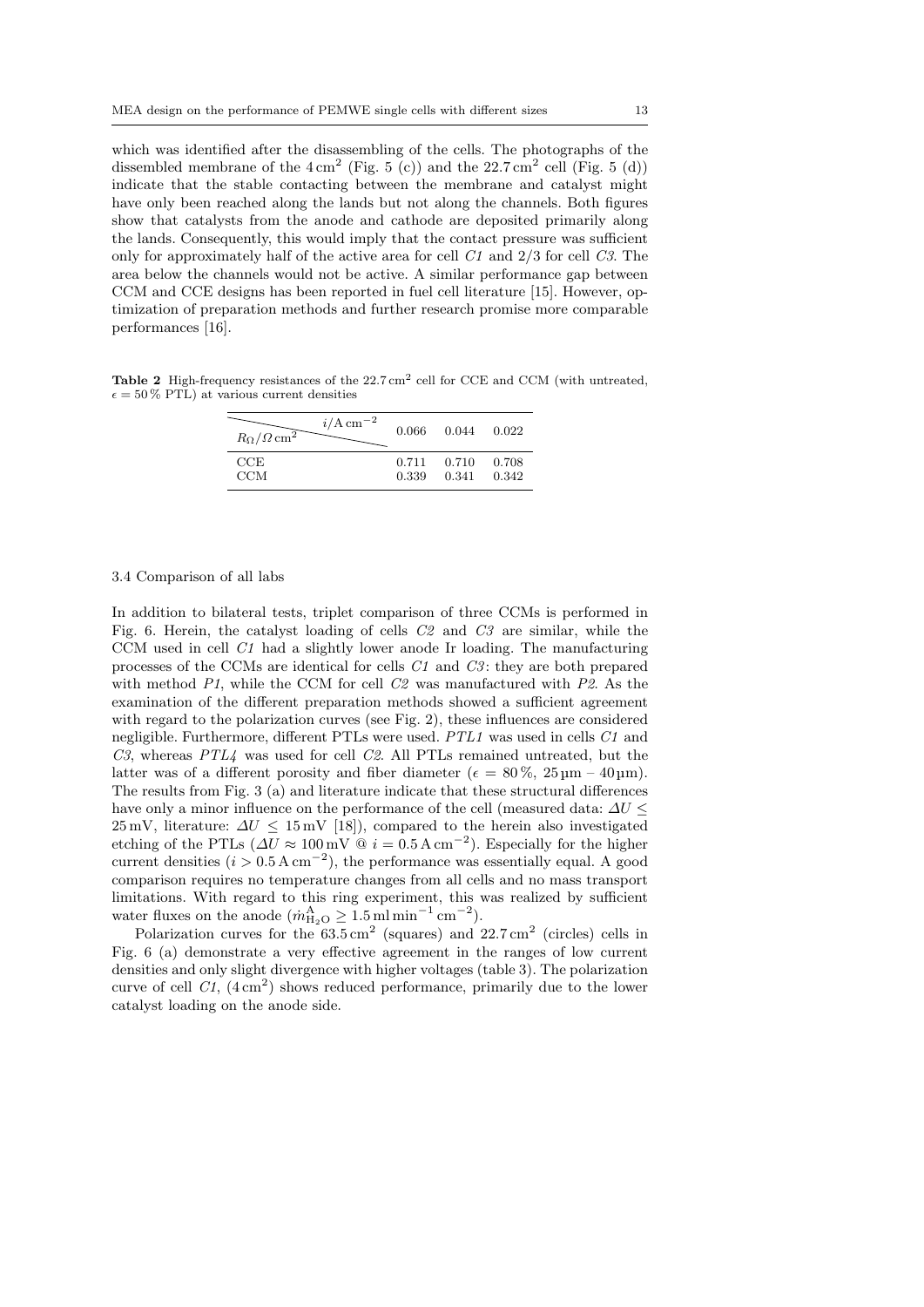

Fig. 6 Comparison of CCMs with all cells (a) Polarization curves for all with untreated PTLs (different porosities) and slightly different anode catalyst loadings; (b) Cell voltage as a function of mass activity  $i/m_{\text{IrO}_2}$  to reduce the effect of different loadings.

To consider the effect of different CCM loadings, Fig. 6 (b) shows a polarization curve with current density normalized by the Ir loading on the anode, further called mass activity  $i/m_{\text{IrO}_2}$ . With this correction a sufficient agreement between all curves was achieved. In table 3 this can be seen quantitatively with a comparison of the mass activities at a cell voltage of  $U_{\text{cell}} = 1.8 \text{ V}$ . At this voltage, the divergences between all three cells are in the range of less than 7 % of the mass activity. The simple division of the current density by the anode catalyst loading is only a first linear approach, which works well at higher voltages. For more detailed calculations, fuel cell literature suggests highly extended mathematical models  $(e.g., [17]).$ 

This trilateral ring experiment supports on the one hand, that the generalization of certain observations (e.g., PTL etching, or poor ionic contacting with spray-coated CCE concept) is possible. On the other hand, these experiments prove that a sufficient accordance between two cells or among more cells (and lab-

**Table 3** Current density *i* and mass activity  $i/m_{\text{IrO}_2}$  for the three cell sizes  $\textcircled{U}_{\text{cell}} = 1.8 \text{ V}$ 

|                   |                                    |      | $4 \text{ cm}^2$ 63.5 cm <sup>2</sup> 22.7 cm <sup>2</sup> |      |
|-------------------|------------------------------------|------|------------------------------------------------------------|------|
| $i/m_{\rm IrO_2}$ | in A cm <sup><math>-2</math></sup> | 0.52 | 0.63                                                       | 0.66 |
|                   | in A mg <sup><math>-1</math></sup> | 0.69 | 0.65                                                       | 0.66 |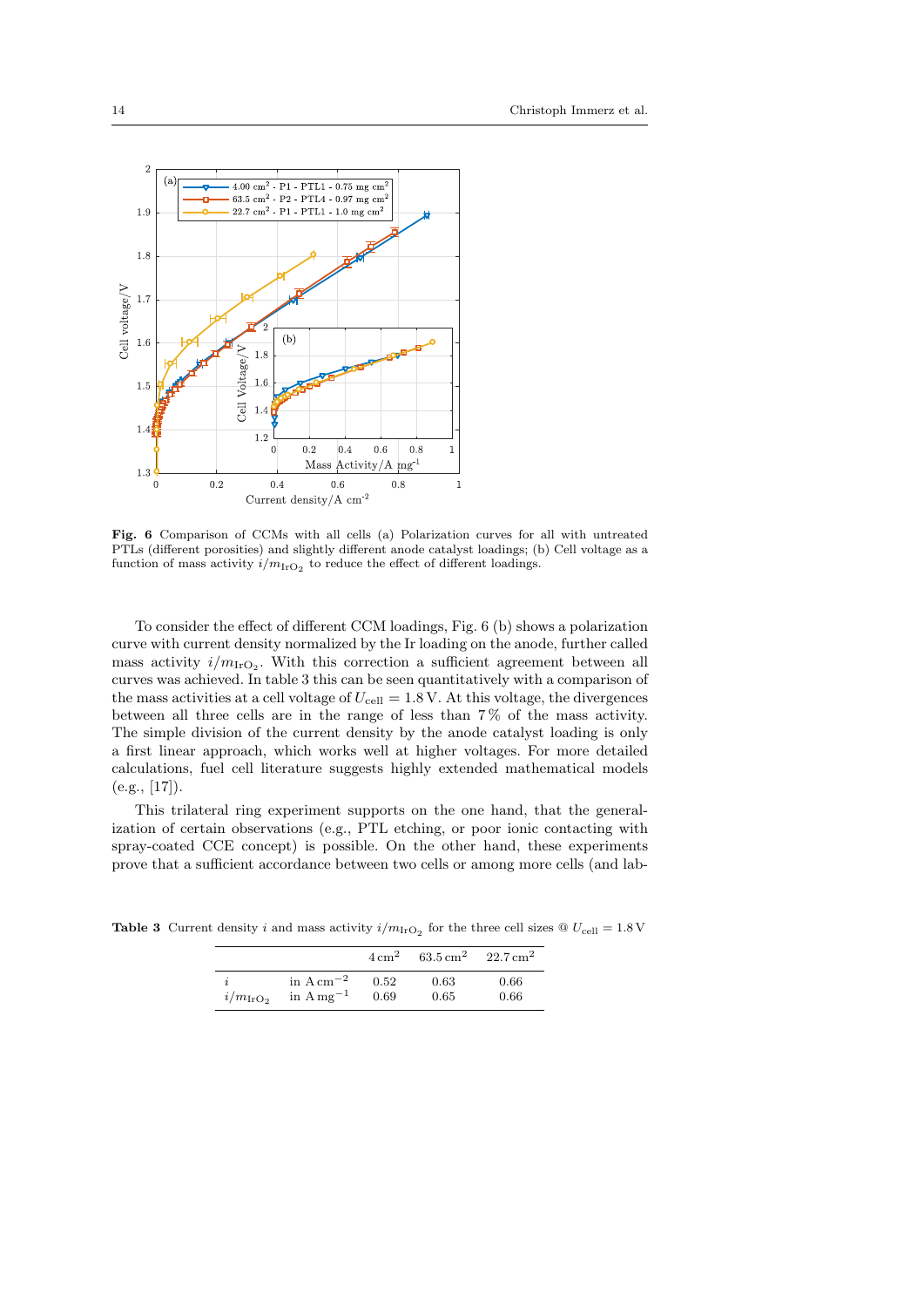oratories) can be achieved, on the condition that the special features of the used materials, the test cell, and the test system are well known.

#### 4 Conclusion

A ring experiment in different laboratories was realized to rate the comparability of different cell sizes assembled with similar materials. Therefore, the influence of differently treated PTLs of different structural properties, individually prepared CCMs, and an alternative CCE design were studied and checked with regard to performances of different cell geometries. Despite the different CCM preparation methods, the measurements confirmed that at least the initial behavior represented by the polarization curves and the HFR show similar results and can therefore be generalized in the framework of this ring experiment. Etching was proven to be a promising pretreatment of the anode side of the PTLs. Tests with two different cells confirmed a strong reduction of Ohmic losses ( $\Delta U_{\text{cell}} > 100 \,\text{mV} \text{ @} \approx 1.0 \,\text{A cm}^{-2}$ ). In contrast, the effect of PTL's porosity, which is discussed in more detail in literature, shows only minor effects (less than  $15 \,\mathrm{mV} \otimes \approx 1.0 \,\mathrm{A \, cm}^{-2}$  [18]), albeit only at high water flow rates. Therefore, sufficiently high water fluxes of  $\dot{m}_{\text{H}_2\text{O}}^{\text{A}} \geq$ 1.5 ml min<sup>−</sup><sup>1</sup> cm<sup>−</sup><sup>2</sup> were set in the herein presented experiments. An alternative CCE design could not reach the desired performance for all cells showing similar type of problems in all cell geometries, because of an inadequate contact between the CCEs and the membrane.

Generally, this contribution can serve as a first approach of a ring experiment, showing that the comparison of different materials in different cells can be a useful intermediate step for the translation of a macroscopic phenomenon to a stack level. Differences in material properties, system geometry, and material treatment need to be well known, but do not necessarily need to be in full accordance to allow qualitative and even quantitative comparison.

Acknowledgements The financial support by German Research Foundation (Deutsche Forschungsgemeinschaft, DFG) within the framework of the projects grants HA 6841/2-1 and SU 189/7-1 and the Grant Agency of the Czech Republic within the framework of the Project No. 15-02407J is gratefully acknowledged. GP, TVK and KS acknowledge strongly the financial support of MaxNetEnergy Network. The authors thank Ameya Krishna Bysani for carrying out the experiments at the MPI Magdeburg.

### References

- 1. Buttler A, Spliethoff H Current status of water electrolysis for energy storage, grid balancing and sector coupling via power-to-gas and power-to-liquids: A review. Renewable and Sustainable Energy Reviews, in press (2017)
- 2. Rozain C, Mayousse E, Guillet N, Millet P Influence of iridium oxide loadings on the performance of PEM water electrolysis cells: Part I Pure IrO2-based anodes. Applied Catalysis B: Environmental, 182(Supplement C), 153 – 160 (2016)
- 3. Millet P, Mbemba N, Grigoriev S, Fateev V, Aukauloo A, Etivant C Electrochemical performances of PEM water electrolysis cells and perspectives. International Journal of Hydrogen Energy,  $36(6)$ ,  $4134 - 4142$  (2011)